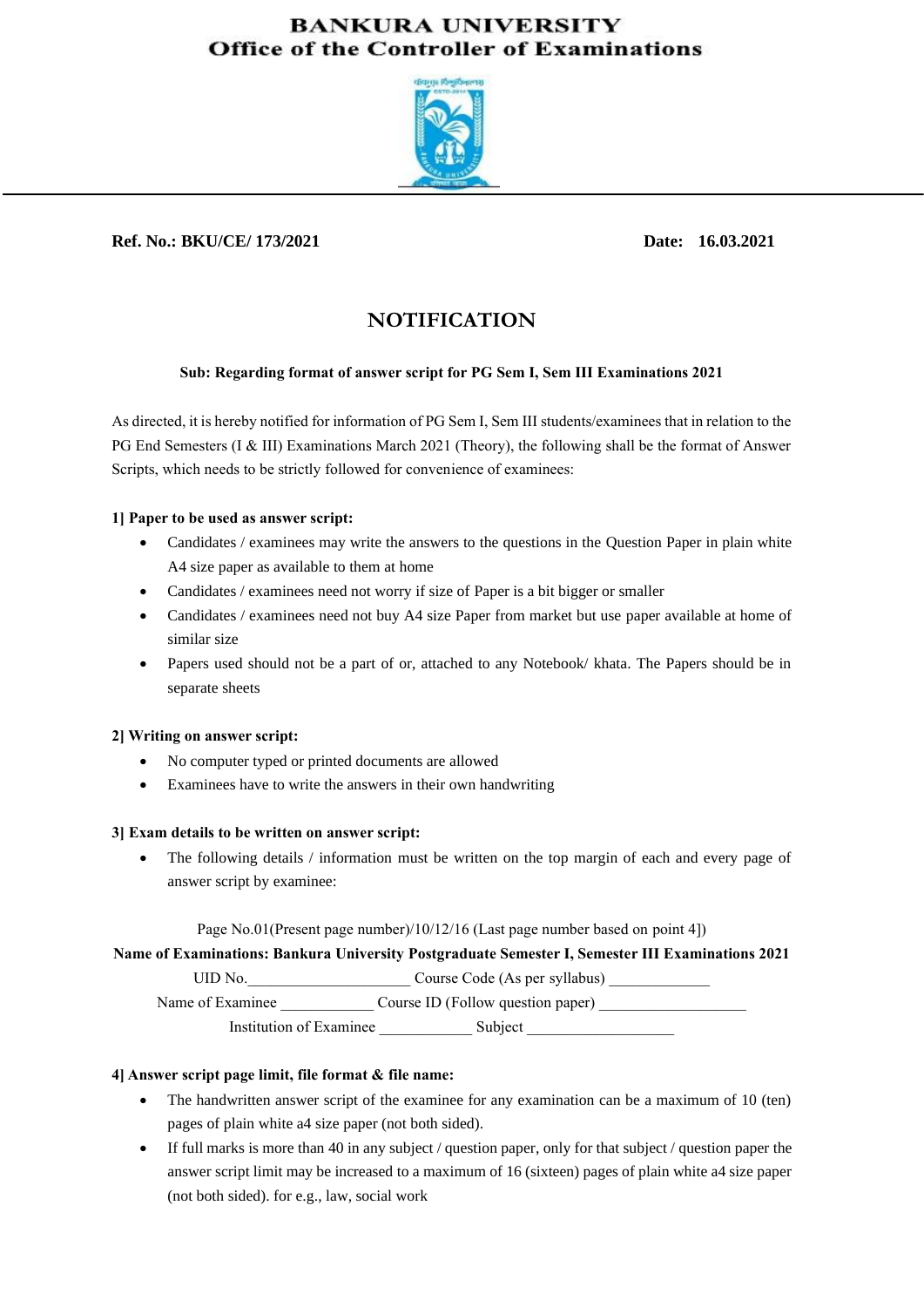- For subjects like Chemistry, Physics, Mathematics, etc. requiring examinees to write equations / calculations, the answer script limit may be increased to a maximum of 12 (twelve) pages of plain white a4 size paper (not both sided)
- After completing the exam, examinees will have to take photograph / scan the answer script using document scanner apps available in google play store like adobe scan, camera scanner, page scan, kaagaz scanner, etc. these apps will convert answer script to electronic file
- In the document scanner apps, photos of all pages can be taken one after another, to create one single file
- The electronic file must be saved in .pdf format using any document scanner app. no other format is allowed except pdf
- The file name should be as follows: **uid course id subject college/universitycode date**. where course id, subject, college/university code, uid all are present in admit card
- Saving the answer script with any other file name will not allow it to be uploaded

## **5] File size limit of electronic file (answer script):**

- The file size of the electronic answer script is limited to 9 mb
- Any file more than 9 mb in size will not be uploaded / automatically be rejected by the portal
- Large size file may be compressed to less than 9mb by examinee, if required. (applicable for examinees using more than 10 pages)

## **6] Submission / upload of electronic file (answer script):**

- Electronic answer script, as already notified, has to be uploaded / submitted within one hour of end of examination on the day of the examination
- A convenience time of one hour is being provided to examinees for converting answer script to electronic file and uploading
- Examinees can upload/submit their electronic answer scripts by clicking the upload button in their account
- If still unable to upload, as a final resort, examinees may use the convenience email address to submit the electronic answer script, but after permission from the HoD / TiC of university department concerned / PG college authority of the examinee. The authority will upload the answer scripts

## **7] Use of portal account of examinees:**

- The portal account of all examinees will have both download option for download of question papers on day of exam (30 mins. before commencement of exam) & upload option for upload of electronic answer scripts within 2 hours of end of examination on the day of examination
- All questions papers of examinee will be available for download, questions are also being available in the university website as well as to the principal/hods/tics of the colleges and university departments.
- All electronic answer scripts can be uploaded after clicking upload
- Exam portal account username is examinee s uid and password.
- Exam portal account username and password is also available with HoD / TiC of university department concerned / PG college authority

## **8] MOCK Electronic Answer Script Submission:**

- For the convenience and practice of all examinees, there will arrangement of a Mock examination.
- No examinee can write any examination in the premises of Bankura university / any PG college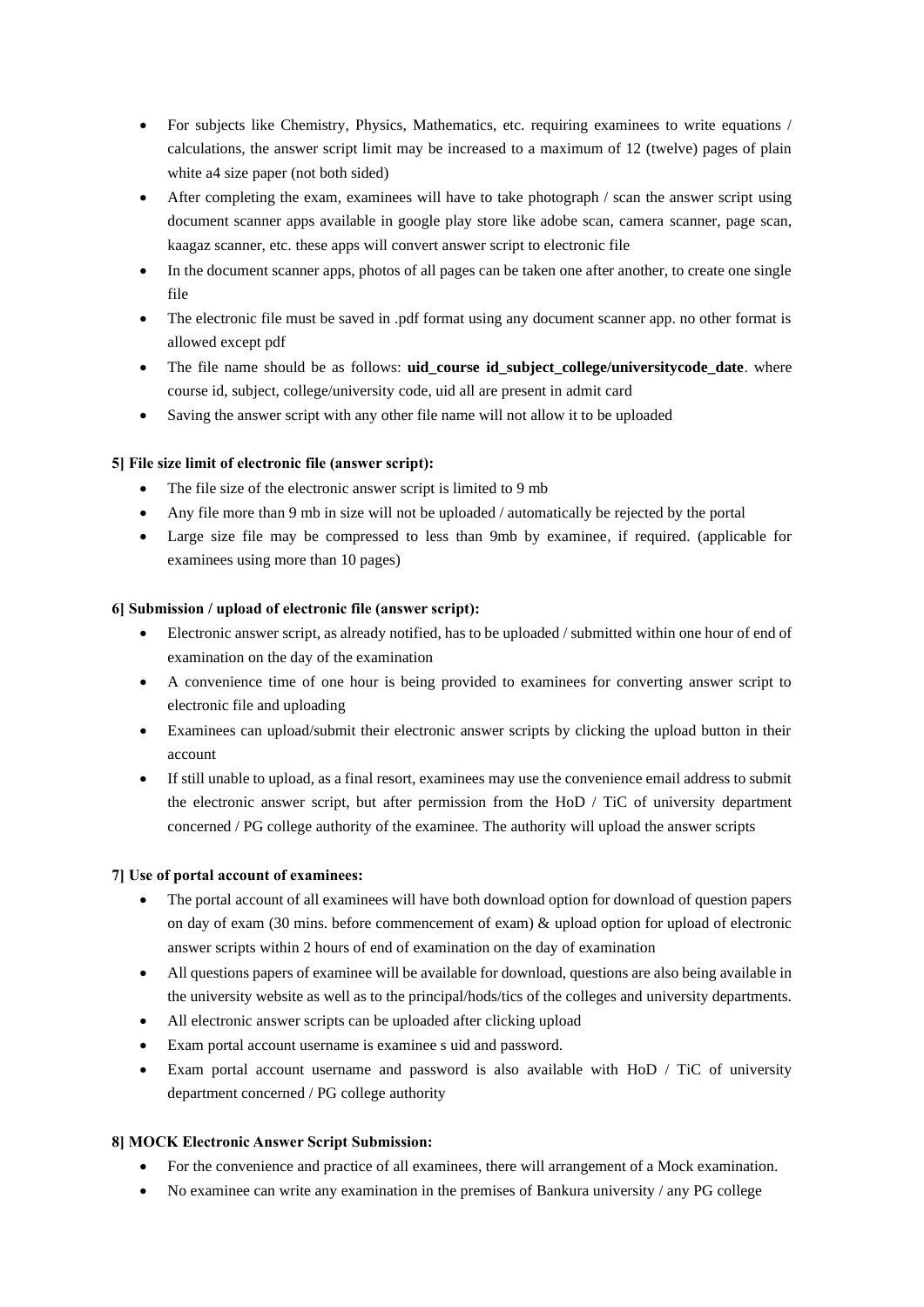#### **9] Step by Step procedure for Online Examination**

Step 1: To download questions, please visit the link - [http://bkuexams.in](http://bkuexams.in/)

Step 2: Please Enter "Username" "Password" and "Captcha" to log-in to the portal

|            | <b>BANKURA UNIVERSITY</b><br>বাঁকুড়া বিশ্ববিদ্যালয় |                                                                                                                  |  |
|------------|------------------------------------------------------|------------------------------------------------------------------------------------------------------------------|--|
| $\cdots$   | 112                                                  | $=$ $=$ $+$ $+$                                                                                                  |  |
| $\bigcirc$ |                                                      | $\blacksquare \blacksquare \blacksquare \blacksquare \blacksquare \blacksquare \blacksquare \blacktriangleright$ |  |
|            | 514M 0<br>Type the text above in the box below:      |                                                                                                                  |  |
|            | 514M                                                 | 中国語・日本                                                                                                           |  |
|            | <b>LOGIN</b>                                         |                                                                                                                  |  |
|            | i Help Desk                                          |                                                                                                                  |  |

Step 3: Click on the "Question Paper" Section. Select the "Question Paper Download" option from the drop-down menu.

| BANKURA UNIVERSITY (500)                                   | <b>MADHUMITA CHAKRABORTY</b> |
|------------------------------------------------------------|------------------------------|
| <b>QUESTION PAPER - ANSWER SHEET - ENROLMENT DETAILS -</b> |                              |
| GUESTION PAPER DOWNLOAD                                    |                              |

Step 4: Once download question paper webpage appears on the screen, please check the exam date, exam time and then choose the appropriate Question Paper from the adjacent tab. Click on the download button to download the question paper.

|                                                               |                    | <b>BANKURA UNIVERSITY (500)</b>                     |                                    | <b>MADHUMITA CHAKRABORTY +</b> |                                        |  |  |
|---------------------------------------------------------------|--------------------|-----------------------------------------------------|------------------------------------|--------------------------------|----------------------------------------|--|--|
|                                                               | QUESTION PAPER -   | <b>ANSWER SHEET -</b><br><b>ENROLMENT DETAILS -</b> |                                    |                                |                                        |  |  |
| <b>DOWNLOAD QUESTION PAPER</b>                                |                    |                                                     |                                    |                                |                                        |  |  |
| Stream: ARTS(PG)<br>Subject: POLITICAL SCIENCE<br>Semester: 1 |                    |                                                     | -------                            |                                |                                        |  |  |
|                                                               |                    |                                                     |                                    |                                |                                        |  |  |
|                                                               | <b>Course Code</b> | <b>Course Title</b>                                 | 8<br>$\bullet$<br><b>Exam Date</b> | <b>Exam Time</b>               | $\frac{0}{0}$<br><b>Question Paper</b> |  |  |
|                                                               | PLS/101/C          | Political Theory: Liberal and Post-Liberal          | 13-03-2021                         | 12:00 noon to 1:00 pm          | <b>Exam Completed</b>                  |  |  |
|                                                               | PLS/102/C          | <b>Comparative Politics</b>                         | 15-03-2021                         | 12:00 noon to 2:00 pm          | <b>Exam Completed</b>                  |  |  |
|                                                               | PLS/103/C          | Indian Government and Politics                      | 16-03-2021                         | 12:00 noon to 2:00 pm          | <b>Download</b>                        |  |  |
|                                                               | PLS/104/C          | <b>International Relations: Theories</b>            | 20-03-2021                         | 12:00 noon to 2:00 pm          | Coming up                              |  |  |
| T M                                                           | PLS/105/C/LA/SG    | <b>Internal Assignment</b>                          |                                    |                                |                                        |  |  |

NOTE: Green mark (Download) Question Papers are related to previous exams, which are closed now. Blue mark (Download) Question Papers are related to current exam. Next, subsequent exams are marked in Red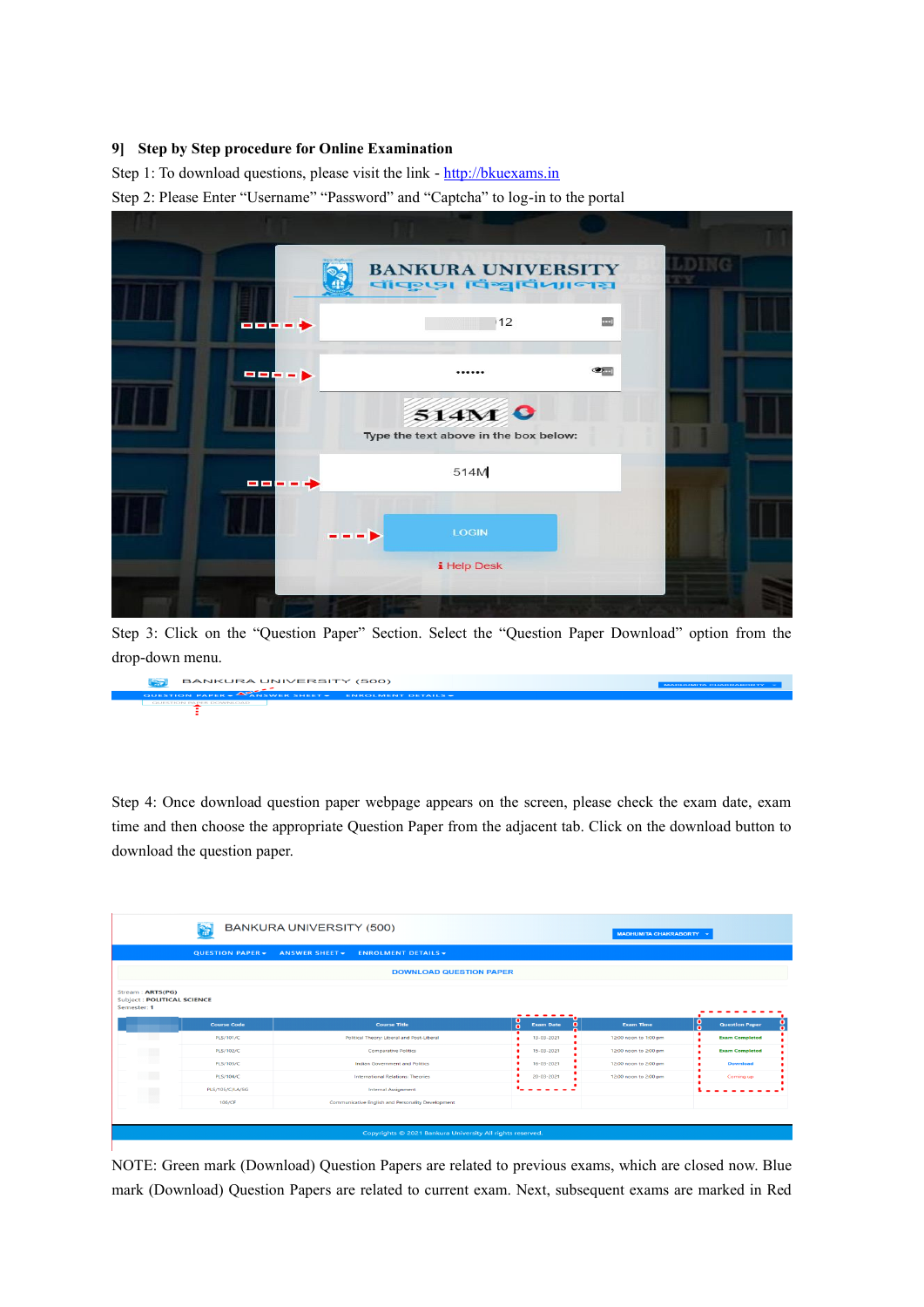#### (Coming up).

Step 5: To upload Answer Sheet, please log-in to URL - [http://bkuexams.in](http://bkuexams.in/) Step 6: Please Enter "Username" "Password" and "Captcha" for log-in to the portal.



Step 7: Click on the "Answer Sheet" Section. Select the "Upload Answer Sheet" option from the drop-down menu.

|                                                               | BANKURA UNIVERSITY (500)       |                                | <b>MADHUMITA CHAKRABORTY *</b> |
|---------------------------------------------------------------|--------------------------------|--------------------------------|--------------------------------|
| QUESTION PAPER -                                              | ANSWER SHEET FIROLMENT DETAILS |                                |                                |
|                                                               | UPLOAD ANSWER SHEET            | <b>DOWNLOAD QUESTION PAPER</b> |                                |
| Stream: ARTS(PG)<br>Subject: POLITICAL SCIENCE<br>Semester: 1 |                                |                                |                                |

Step 8: In the following screen, students need to upload the solved answer sheet in PDF format. Please use the "Choose File" as the option to locate the answer sheet and upload the same. After finishing uploading, please click on the Submit button.

|             | <b>BANKURA UNIVERSITY (500)</b>                           |                                            |                            |                       |                            | <b>MADHUMITA CHAKRABORTY -</b> |                         |  |
|-------------|-----------------------------------------------------------|--------------------------------------------|----------------------------|-----------------------|----------------------------|--------------------------------|-------------------------|--|
|             |                                                           | QUESTION PAPER -<br>ANSWER SHEET -         | <b>ENROLMENT DETAILS -</b> |                       |                            |                                |                         |  |
|             | <b>UPLOAD ANSWER SHEET</b>                                |                                            |                            |                       |                            |                                |                         |  |
|             | <b>Course Code</b>                                        | <b>Course Title</b>                        | <b>Exam Date</b>           | <b>Exam Time</b>      | <b>Status</b>              | <b>Action</b>                  | <b>Uploaded Date</b>    |  |
|             | PLS/101/C                                                 | Political Theory: Liberal and Post-Liberal | 13-03-2021                 | 12:00 noon to 1:00 pm | 10871_20001008012.pdf      | Answer Uploaded                | 2021-03-16 16:24:30.382 |  |
|             | PLS/102/C                                                 | <b>Comparative Politics</b>                | 15-03-2021                 | 12:00 noon to 2:00 pm |                            | Absent                         |                         |  |
| <b>MATH</b> | PLS/103/C                                                 | Indian Government and Politics             | $16 - 03 - 2021$           | 12:00 noon to 2:00 pm | Choose File No file chosen | Submit<br>$\mathbf{F}$         |                         |  |
|             | PLS/104/C                                                 | International Relations: Theories          | 20-03-2021                 | 12:00 noon to 2:00 pm |                            | Absent                         |                         |  |
| <b>BEEN</b> | PLS/105/C/LA/SG                                           | <b>Internal Assignment</b>                 |                            |                       |                            |                                |                         |  |
|             | 106/CF                                                    | Communicative English ar                   |                            |                       |                            |                                |                         |  |
|             |                                                           |                                            |                            |                       |                            |                                |                         |  |
|             | Copyrights © 2021 Bankura University All rights reserved. |                                            |                            |                       |                            |                                |                         |  |
|             |                                                           |                                            |                            |                       |                            |                                |                         |  |

NOTE: If by any chance, you are logged out from the system then please try logging in again.